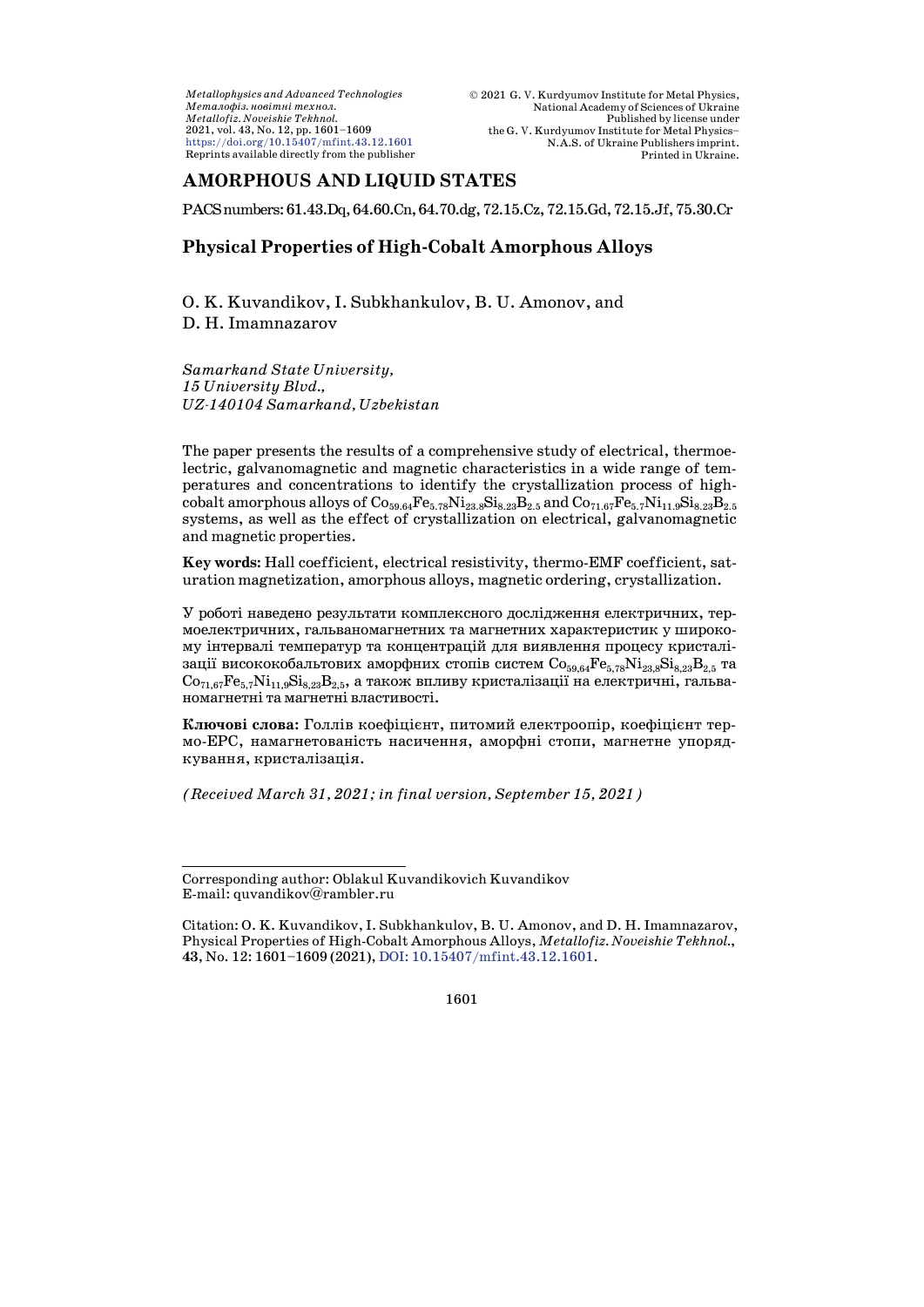### **1. INTRODUCTION**

Resistivity and thermo-EMF coefficient are measured by the contact method. To study the Hall effect in amorphous alloys and initial crystalline alloys, the method of alternating current and alternating magnetic fields of different frequencies (70 Hz and 50 Hz, respectively) is used. To obtain information on the nature of the structural transformations occurring in amorphous alloys, the temperature dependence of the saturation magnetization of amorphous alloys is investigated on a vibration magnetometer.

The relationship of the anomalous Hall coefficient with saturation magnetization and electrical resistivity is shown.

#### **2. EXPERIMENTAL RESULTS**

Partial replacement of cobalt with nickel leads not only to a shift in the temperature range of structural and magnetic orderings, but also changes the absolute values of electrical resistivity ρ, thermo-EMF *S* and Hall  $R_S$  coefficients, magnetization  $I_S$ , DTA (differential thermal analysis). In this case, the behaviour of the temperature dependences of physical properties changes significantly even within the amorphous state.

The temperature dependences of the electrical resistivity  $\rho$ , the thermo-EMF coefficient *S*, the Hall coefficient  $R<sub>S</sub>$ , the saturation magnetization  $I_s$  and the DTA curve of the  $Co_{59.64}Fe_{5.78}Ni_{23.8}Si_{8.23}B_{2.5}$ alloy are shown in Fig. 1.

A characteristic feature of the  $Co_{59.64}Fe_{5.78}Ni_{23.8}Si_{8.23}B_{2.5}$  alloy is a high electrical resistivity, a low thermal resistance coefficient (TRC), which is  $\partial \rho / \partial T = 2.27 \cdot 10^{-10} \Omega \cdot m/K$  in the range of 300–630 K. In the range of  $630-740$  K, the specific electrical resistance  $\rho$  practically does not change. At  $T = 750$  K, the TRC sign changes, and in the temperature range of 800–900 K, the value of  $\rho$  remains constant and is equal to ρ = 1.65⋅10<sup>-6</sup> Ω⋅m. In the range of 900–1050 K, an even greater decrease is observed from  $\rho = 1.65 \cdot 10^{-6}$  Ω⋅m to the minimum value  $\rho = 1.56 \cdot 10^{-6}$  Ω⋅m at  $T = 1050$  K. Cooling the crystallized sample leads to a decrease in ρ according to the linear-parabolic law in the temperature range 1050–450 K, and in the range of 450–300 K according to the linear law with TRC  $\partial \rho / \partial T = 12.6 \cdot 10^{-10} \Omega \cdot m/K$ .

The DTA method is used to determine the crystallization temperature of amorphous alloys upon heating. With continuous heating at a rate of 20 K/min, three regions of heat release are found, which correspond to 800–820–840 K for the  $Co_{59.64}Fe_{5.78}Ni_{23.8}Si_{8.23}B_{2.5}$  alloy.

The thermo-EMF coefficient *S* of the amorphous state takes values from 2.0  $\mu$ V/K to 4.0  $\mu$ V/K, and that of the crystallized sample from 3.0 µV/K to 9.0 µV/K. *S*(*T*) dependence of the crystallized sample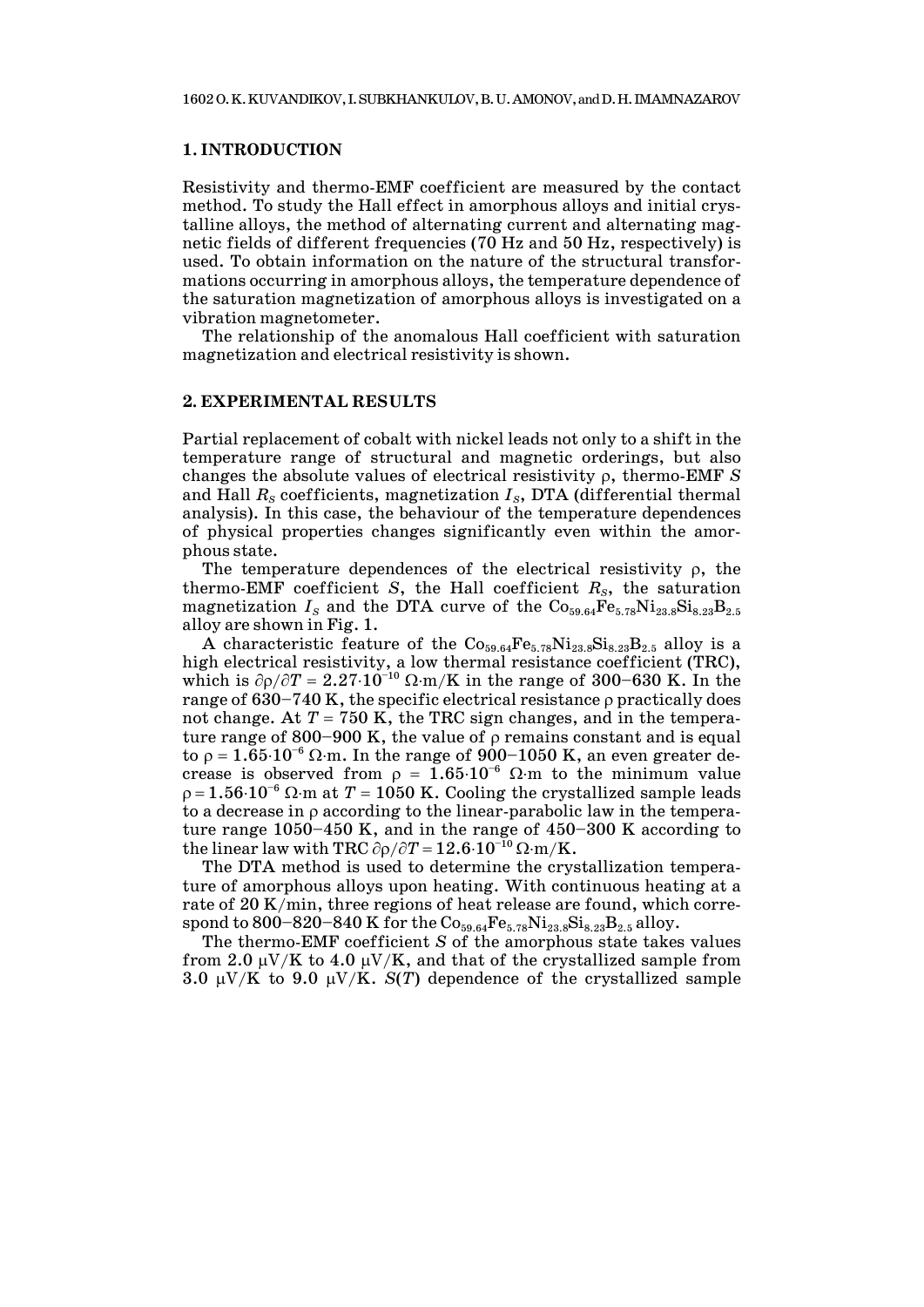

**Fig. 1**. Temperature dependences of electrical resistivity  $\rho(a)$ , DTA (*b*), thermo-EMF coefficient *S* (*c*), Hall coefficient  $R_H(d)$ , saturation magnetization  $I_S(e)$  of the  $Co_{59.64}Fe_{5.78}Ni_{23.8}Si_{8.23}B_{2.5}$  alloy.

passes through a minimum at *T* = 350 K.

Hall coefficient  $R_H$  in the range of  $100-250$  K does not depend on temperature, it has a positive sign and is equal to  $3.0\cdot10^{-8}$  m<sup>3</sup>/C. A further increase in temperature leads to a monotonic decrease in the value of  $R_{\rm H}$ , which drops to zero at 450 K. Then an increase in temperature does not change the zero value of  $R_H$  up to 750 K. A further increase in  $\emph{temperature leads first to an increase in $R_{\rm H}$ to a value of $1.6\cdot 10^{-8}$ m^3/C}$$ at  $T = 830$  K, and then again to a stepwise decrease to zero at 1000 K. Cooling the crystallized sample first leads to an increase in  $R<sub>H</sub>$  with maximum values at 840 K and 670 K equal to  $2.2 \cdot 10^{-8}$  m<sup>3</sup>/C and  $2.45 \cdot 10^{-8}$  m<sup>3</sup>/K, respectively, and then to a decrease to  $R_{\rm H} = 0.7 \cdot 10^{-8}$ m<sup>3</sup>/C at  $T$  = 100 K. At a temperature equal to  $T$  = 430 K, the slope of the  $R_{\text{H}}$  = *f*(*T*) curve changes, *i.e.* in the range of 650–430 K  $\partial R_{\text{H}}/\partial T$  =  $= 5.0\cdot 10^{-11} \text{ m}^3/(\text{C} \cdot \text{K})$ , and in the range of  $430–100 \text{ K } \partial R_{\text{H}}/ \partial T = 1.8\cdot 10^{-11}$  $\rm m^3/(C\cdot K)$  (Fig. 1). The dependence  $R_{\rm H}$  =  $f(T)$  for an individual initial crystalline sample (dashed line) is close to  $R<sub>H</sub> = f(T)$  for the crystallized sample, but with the only difference that it is smoother.

The temperature dependence of the saturation magnetization  $I_s$  =  $= f(T)$  of the  $Co<sub>59.64</sub>Fe<sub>5.78</sub>Ni<sub>23.8</sub>Si<sub>8.23</sub>B<sub>2.5</sub>$  alloy also has an anomalous char-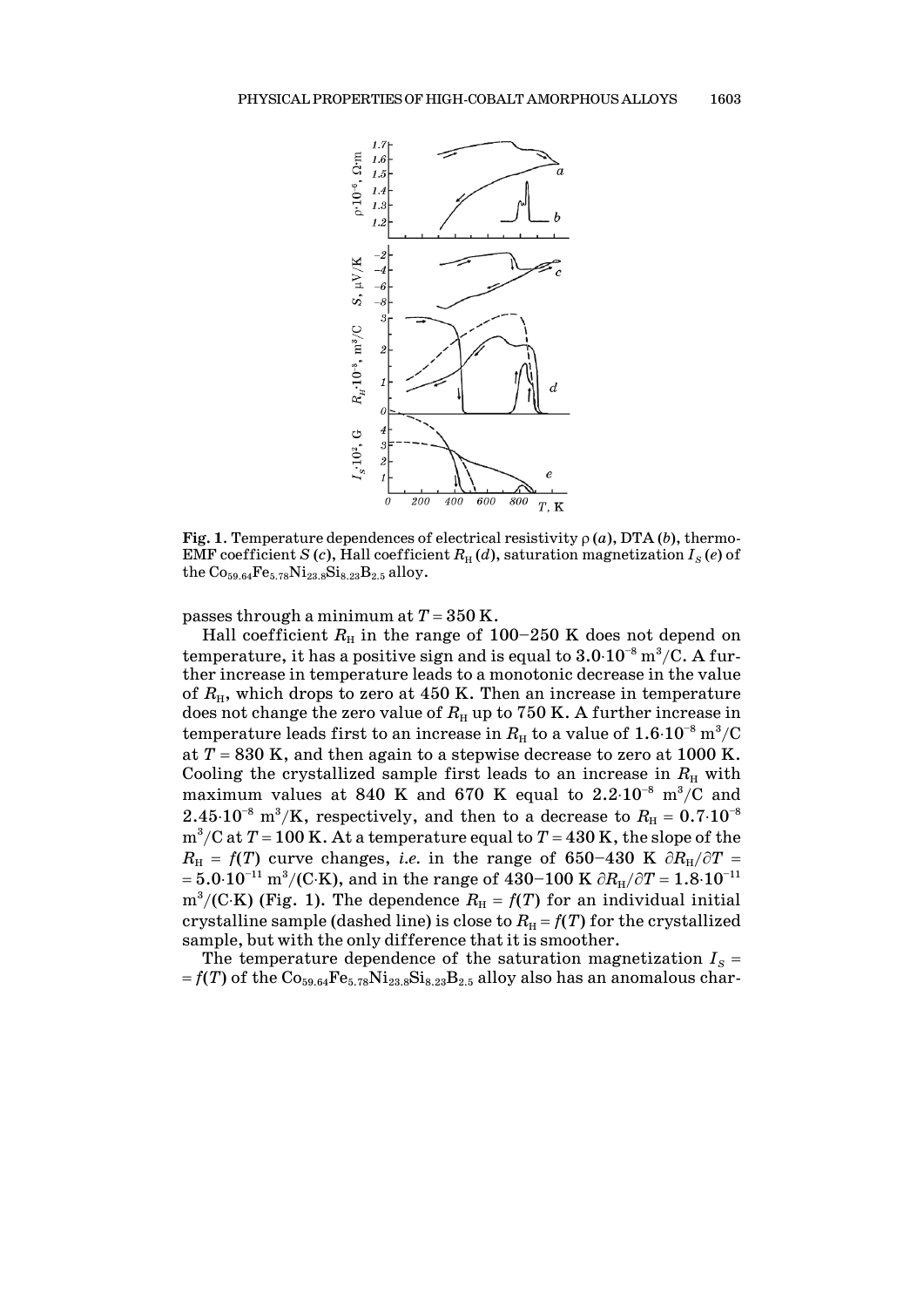| Sample composition, state $\rho \cdot 10^{-6}$ , $\Omega \cdot m   I_S$ , G |          |     | $\frac{1}{2}$ (amorphous) (crystalline) | $T_c$ , K |
|-----------------------------------------------------------------------------|----------|-----|-----------------------------------------|-----------|
| $\rm{Co}_{59.64}\rm{Fe}_{5.78}\rm{Ni}_{23.8}\rm{Si}_{8.23}\rm{B}_{2.5}$     | 1.6      | 3.6 | 450                                     | 910       |
| $Co_{71.67}Fe_{5.7}Ni_{11.9}Si_{8.23}B_{2.5}$                               | $1.05\,$ | 4.9 | 570                                     | 1000      |

**TABLE 1.** Values of physical properties of Co–Fe–Ni–Si–B alloys on the concentration of nickel.

acter. For the amorphous state, the value of  $I<sub>S</sub>$  decreases from 398 G at 300 K to zero at 480 K. With further heating of the sample, the value of  $I<sub>S</sub>$  increases, reaching a maximum value of 55 G at 300 K. At this kinks are observed on the curve  $I_s = f(T)$  at 910 and 440 K.

Analysis of the curves  $R<sub>H</sub> = f(T)$  and  $I<sub>S</sub> = f(T)$  shows that the Curie temperature  $T_c$  of the amorphous and crystallized phases is 450 and 910 K, respectively [1]. The results of studies of  $Co_{71.67}Fe_{5.7}Ni_{11.9}Si_{8.23}B_{2.5}$ alloy (with a lower Ni content) are shown in the following Table 1.

It can be seen from the table that a decrease in Ni and an increase in Co in the alloy decreases the absolute value of  $\rho$ , increases the magnetization and Curie points of the amorphous and crystalline phases.

Indeed, the magnetic moments per atom of Fe, Co and Ni, respectively, are 2.6, 1.6, and  $0.6 \mu_B$ . With a decrease in the Ni concentration in amorphous alloys based on Co–Fe, the electrical resistivity decreases, the magnetization and the Curie point of the amorphous and crystalline phases increase. It is known that in ferromagnets the Hall resistance is the sum of the normal, proportional to magnetic induction  $B$ , and the anomalous, proportional to magnetization  $I<sub>S</sub>$ , parts.

In this case, the Hall resistance has the form:

$$
\rho_{\rm H} = \frac{U_{\rm H} d}{J} = R_0 B + 4\pi I_s R_s, \qquad (1)
$$

where *J* is the current through the sample, *d* is the thickness of the sample.

In the region  $T/T_c < 1$ , the magnetization and the Hall coefficient are measured. In view of the fact that  $B = 4\pi I_s$ , it follows  $R_s =$  $= \rho_H/4\pi I_s$ , where  $\rho_H$  is the Hall resistance. Thus, using the temperature dependences of the saturation magnetization  $I<sub>s</sub>(T)$  in the temperature range  $T < T_c$ , the temperature dependence of the anomalous Hall coefficient  $R_s(T)$  is calculated.

#### **3. RELATIONSHIP BETWEEN PHYSICAL PROPERTIES**

It is found in [2, 3] that in the scattering of conduction electrons by magnetic inhomogeneities, including spin waves, the temperature dependences of  $R<sub>s</sub>$  are proportional to the magnetic contribution to the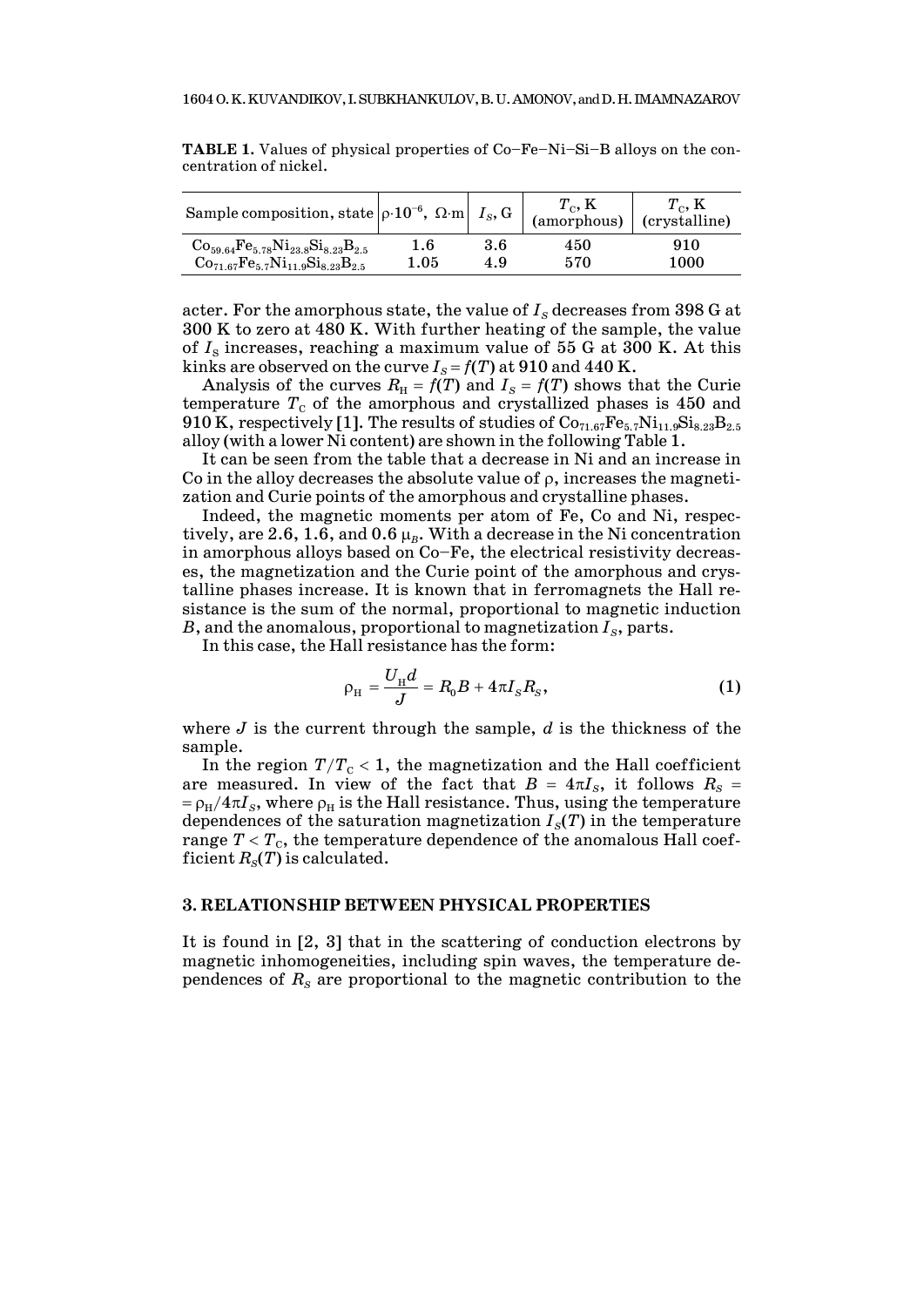total resistance.It is shown in [4, 5] that the temperature dependence of the anomalous Hall coefficient not only depends on scattering by spin waves, but also on the scattering of electrons by phonons. Therefore, a comparison is made of the temperature dependence of  $R_S$  on  $I_S^2$  and  $\rho$ .

Figure 2 shows the dependence of the anomalous Hall coefficient  $R<sub>S</sub>$ on the square of spontaneous magnetization (upper graph) and the relationship between the temperature-dependent part of the anomalous Hall coefficient  $\Delta R_s/R_s$  and the temperature-dependent part of the electrical resistivity  $\Delta\rho/\rho$  (lower graph) of the  $\rm{Co}_{59.64}Fe_{5.78}Ni_{23.8}Si_{8.23}B_{2.5}$ alloy in amorphous and crystalline states.

It follows from the graph that in a certain temperature range there is a linear relationship between  $R<sub>S</sub>$  and the square of spontaneous magnetization, which can be represented as:

$$
\Delta R_{\rm s}=R_{\rm s}(T)-R_{\rm s}(T_{\rm H})=\alpha\left[I_{\rm s}^2(T_{\rm H})-I_{\rm s}^2(T)\right],\qquad \qquad (2)
$$

where  $R_s(T)$  is the anomalous Hall coefficient for the alloy at a certain



**Fig.** 2. Dependence of the spontaneous Hall coefficient  $R_s$  on the square of spontaneous magnetization  $I_{S}^{2}$  (upper graph) and the relationship between the anomalous Hall coefficient  $R_{\scriptscriptstyle S}$  and the electrical resistivity  $\rho$  (lower graph) of the  $Co_{59.64}Fe_{5.78}Ni_{23.8}Si_{8.23}B_{2.5}$  alloy in the amorphous (•••) and crystalline ( $\circ \circ$ ) states.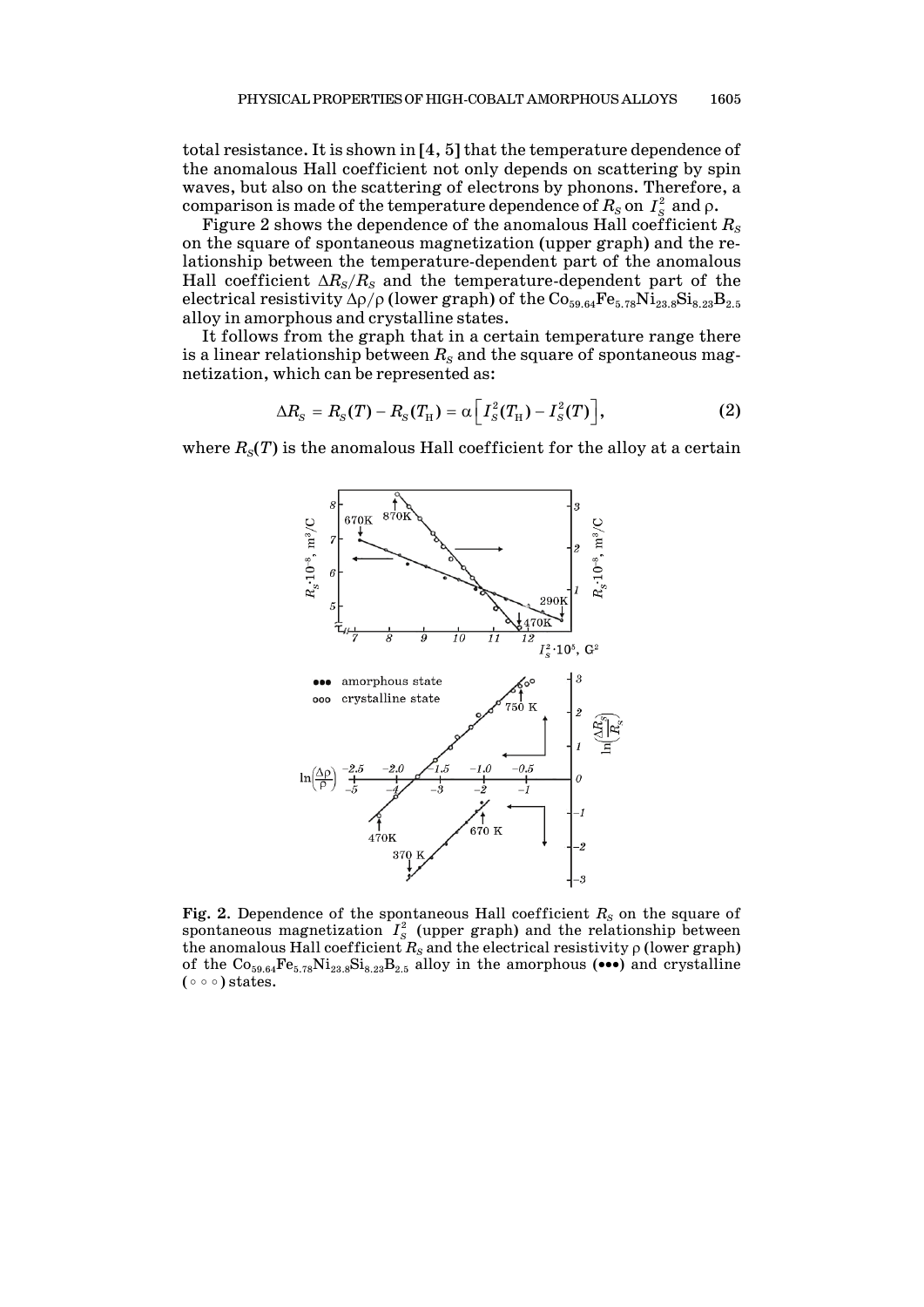temperature  $(T < T_c)$  with the corresponding magnetization  $I_s(T)$ .  $R<sub>S</sub>(T<sub>H</sub>)$  is anomalous Hall coefficient of the same alloy at the initial (room) temperature with magnetization  $I_S(T_H)$ . Equation (2) characterizes the ferromagnetic fraction of the anomalous Hall coefficient in a certain temperature range, depending on the saturation magnetization. Table 2 shows the values of  $\alpha$  calculated using equation (2) (the angle of the  $R_S(T)$  and  $I_S^2(T)$  dependence for the amorphous and crystalline state).

From Table 2 and Fig. 2 it can be seen that the dependence of  $R_S$  on is  $I_S^2$  linear, but in the amorphous state  $R_S$  depends on  $I_S^2$  less strongly than in the crystalline state. There is a linear relationship between the anomalous Hall coefficient  $R<sub>S</sub>$  and the phonon part of the resistivity  $Δρ/ρ$ , which can be represented as

$$
\frac{\Delta R_{\rm s}}{R_{\rm s}} = \frac{R_{\rm s}(T) - R_{\rm s}(T_{\rm H})}{R_{\rm s}(T_{\rm H})} = \beta \left(\frac{\Delta \rho}{\rho}\right)^n.
$$
\n(3)

For the studied alloys, the dependence of  $\ln(\Delta R_s/R_s)$  on  $\ln(\Delta \rho/\rho)$  in the amorphous state is weaker than in the crystalline state, *i.e.* the β coefficient of the amorphous phase is less than that of the crystalline phase. In a certain temperature range, where linear dependences are observed, the degree  $n \approx 1$ . This indicates that in the kinetic properties of amorphous alloys, phonons and spin waves play a less important role than in transport properties, in comparison with the corresponding crystalline alloys. The absolute value of the anomalous Hall coefficient is usually much higher in metals and alloys in the amorphous state than in the crystalline state. This is probably a direct consequence of the high electrical resistivity in the amorphous state.

It is shown in [3, 6, 7] that for crystalline alloys with asymmetric scattering of spin-polarized *d*-like electrons, the temperature dependence of  $R<sub>S</sub>$  is described by the relation:

$$
R_{\rm s}=a\rho+b\rho^2,\qquad \qquad (4)
$$

where ρ is the total resistance.

| Sample composition                                                                              | Amorphous state              |                                              | Crystalline state              |                                                   |  |
|-------------------------------------------------------------------------------------------------|------------------------------|----------------------------------------------|--------------------------------|---------------------------------------------------|--|
|                                                                                                 | Temperature<br>range $T$ , K | $\alpha$ , $10^{-13}$<br>$m^3/(C \cdot G^2)$ | Temperature<br>range $T$ , $K$ | $\alpha$ , $10^{-13}$<br>$\rm{m}^3/(C \cdot G^2)$ |  |
| $Co_{59.64}Fe_{5.78}Ni_{23.8}Si_{8.23}B_{2.5}$<br>$Co_{71.67}Fe_{5.7}Ni_{11.9}Si_{8.23}B_{2.5}$ | $100 - 300$<br>$100 - 300$   | 2.09<br>9.00                                 | $100 - 500$<br>$100 - 600$     | 15.02<br>16.5                                     |  |

**TABLE 2.** Values of the coefficient  $\alpha$  of equations (2) in amorphous and crystalline states.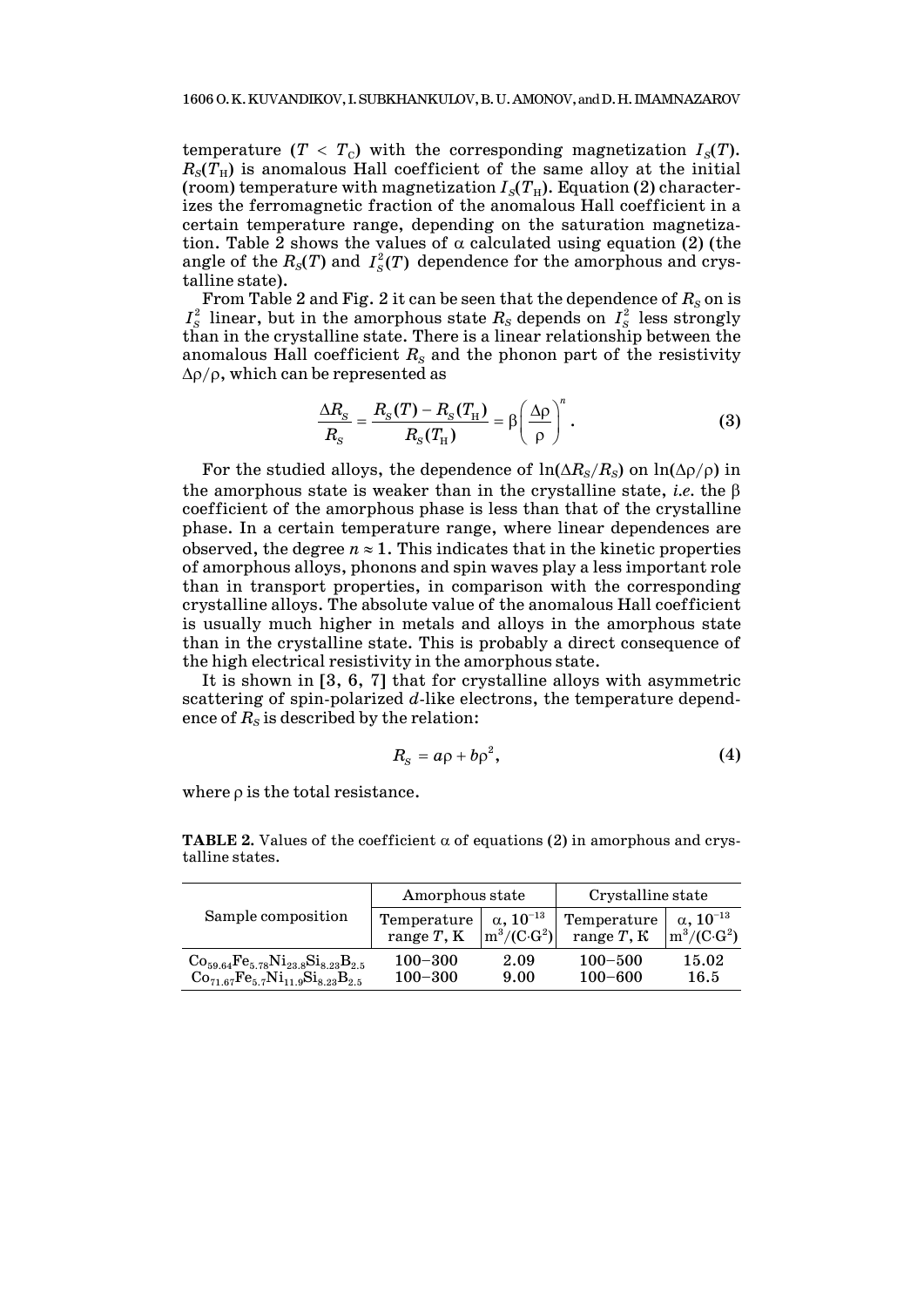

**Fig. 3**. Dependence of  $R_s/\rho$  on the electrical resistivity  $\rho$  of the  $Co_{71.67}Fe_{5.7}Ni_{11.9}Si_{8.23}B_{2.5}$  alloy in amorphous (•••) and crystalline ( $\circ \circ \circ$ ) states.

In [8] it is found that the same relation holds for amorphous alloys, and, as a rule, for highly resistive amorphous alloys, the first term in (4) is less than the second.

We are the first to check the correctness of the theory of the anomalous Hall effect of amorphous ferromagnets [8]. For example, Fig. 3 shows the dependence of  $R_S/\rho$  on  $\rho$  for  $Co_{71.67}Fe_{5.7}Ni_{11.9}Si_{8.23}B_{2.5}$  alloy in the amorphous and crystalline states. It can be seen that the dependence (4) is really well satisfied in the temperature range  $T < T_c$ .

Table 3 shows the temperature ranges that are fulfilled (4) and the

| Sample composition                             | Phase                    | Temperature<br>range $T$ , $K$            | $a \cdot 10^{-2}$ ,<br>$m^2/(\Omega \cdot C)$ | $b \cdot 10^{-2}$ ,<br>$m/(\Omega^2 \cdot C)$ |
|------------------------------------------------|--------------------------|-------------------------------------------|-----------------------------------------------|-----------------------------------------------|
| $Co_{59.69}Fe_{5.78}Ni_{23.8}Si_{8.23}B_{2.5}$ | Amorphous<br>Crystalline | $100 - 200$<br>$100 - 400$<br>$500 - 750$ | $-0.014$<br>$-0.11$<br>$-0.95$                | 4.67<br>13.17<br>75.67                        |
| $Co_{71.67}Fe_{5.7}Ni_{11.9}Si_{8.23}B_{2.5}$  | Amorphous<br>Crystalline | $100 - 400$<br>$100 - 800$                | $-0.089$<br>$-0.049$                          | 6.39<br>4.024                                 |

**TABLE 3.** Coefficients *a* and *b* calculated from Equation (4) for the investigated alloys in the amorphous and crystalline states.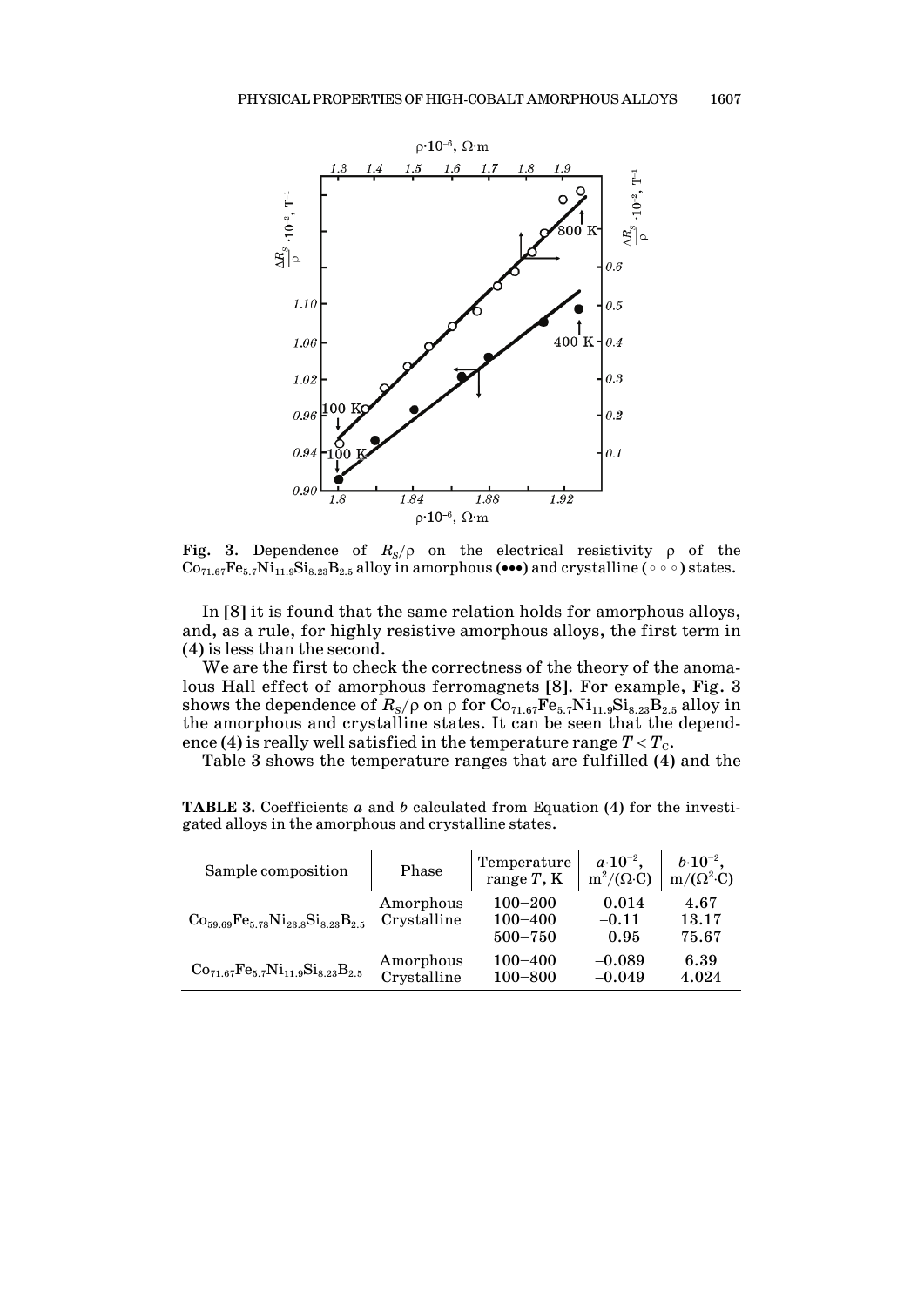numerical values of the coefficients *a* and *b* of equation (4).

It is also shown that the ratio  $R<sub>S</sub>$  and  $\rho$  continues to retain during various annealing of both amorphous samples and their crystalline analogues.

Thus, the experimental results obtained in this work are well explained within the framework of the theories developed in [7, 8].

### **4. CONCLUSIONS**

1. A comprehensive study of the temperature dependences of electrical resistivity, thermo-EMF coefficient, and anomalous Hall coefficient, saturation magnetization of amorphous alloys based on metals of the iron group with metalloids in amorphous and crystalline states is carried out.

2. For the investigated alloys in the amorphous and crystalline states, relations are established linking the anomalous Hall coefficient  $R_s$ with the saturation magnetization  $I<sub>S</sub>$  and the temperature-dependent part of the electrical resistivity  $\Delta \rho / \rho$  in the form

$$
\Delta R_{S} = \alpha \left[ I_{S}^{2}(T_{\rm H}) - I_{S}^{2}(T) \right],
$$
  

$$
\frac{\Delta R_{S}}{R_{S}} = \beta \left( \frac{\Delta \rho}{\rho} \right)^{n},
$$
 (5)

which are carried out in a wide temperature range.

Moreover, the coefficients  $\alpha$  and  $\beta$  for the amorphous state of the alloy are smaller than for the crystalline state, which indicates that the phonon contribution and spin waves play a relatively less important role in the kinetic properties of the amorphous state.

The anomalous Hall effect is much more pronounced in alloys in the amorphous state than in the crystalline state, which is a direct consequence of the high electrical resistance in the amorphous state.

3. It is shown that for high-cobalt alloys at the temperature range *T* <  $\langle T_c, \rangle$  the dependence  $R_s = a\rho + b\rho^2$  ( $\rho$  is the resistivity) is fulfilled, where the first term is less than the second, which confirms the theory of the anomalous Hall effect of amorphous alloys by Vedyaev and Granovsky.

4. The kinetics and mechanism of magnetic and structural transformations in amorphous alloys based on metals of the iron group with metalloids have been investigated.

It is found that structural transformations occurring in alloys in a certain temperature range lead to changes in physical properties.

It is shown that the dependences  $\rho = f(T)$ ,  $S = f(T)$ ,  $R_H = f(T)$ ,  $I_S =$  $= f(T)$  are due to the crystallization of the alloys and changes in the short-range order structure.